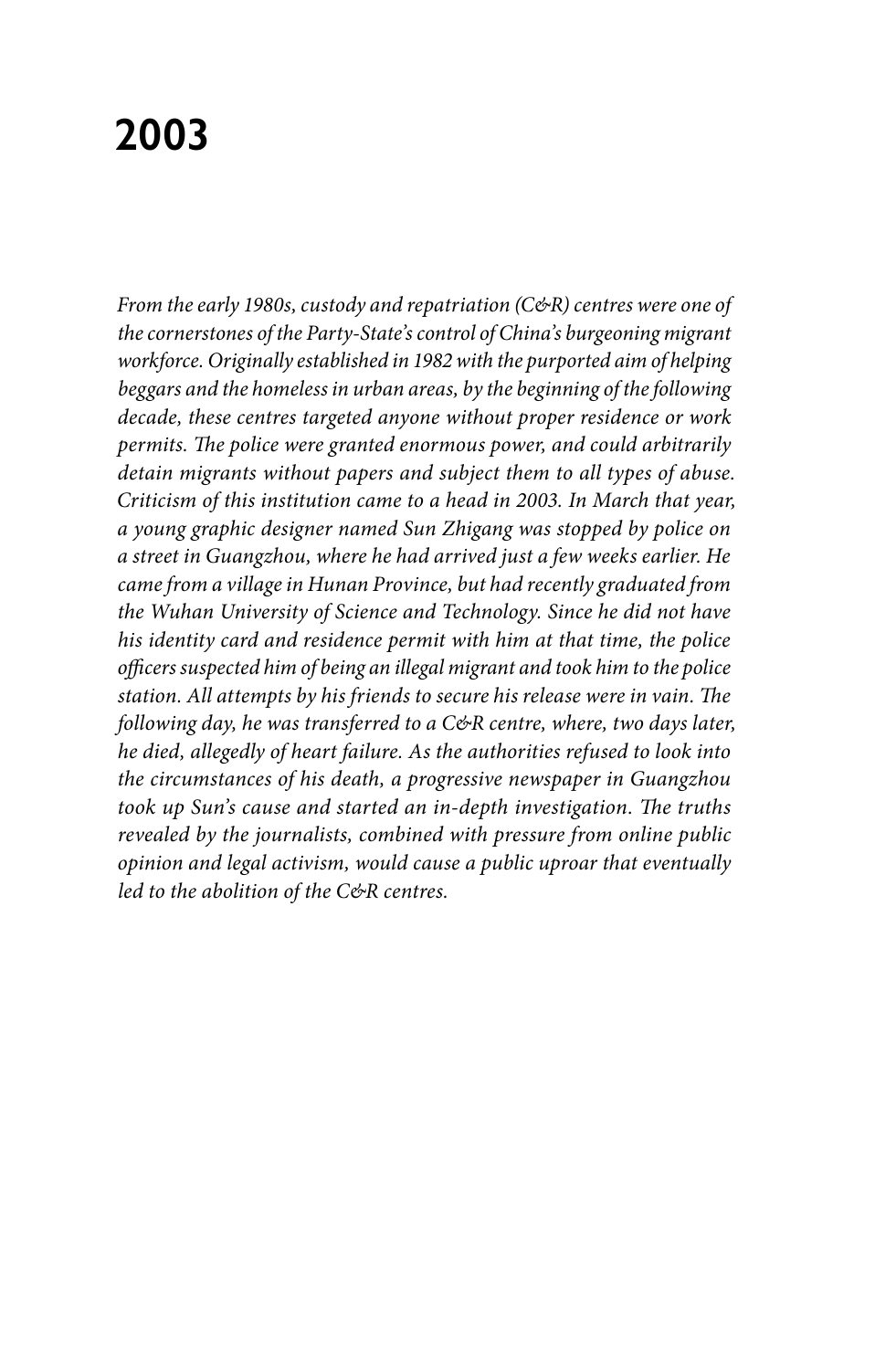# **The Sun Zhigang Case**

Chloé FROISSART

n 17 March 2003, Sun Zhigang, a twenty-seven-year-old graphic<br>designer from a village in Hunan Province, freshly graduated<br>from the Wuhan University of Science and Technology, was<br>stopped by police on a street in Guangzhou designer from a village in Hunan Province, freshly graduated from the Wuhan University of Science and Technology, was stopped by police on a street in Guangzhou, where he had arrived less than a month earlier to work in a private clothing company. Unable to produce his identity card and residence permit, he was taken to the police station on the suspicion of being an illegal migrant. The same evening, his roommate tried to free him by bringing his identity card to the station and offering to pay bail, but the police refused to release him. The following day, Sun was transferred to a custody and repatriation (C&R) centre, from which his employer tried unsuccessfully to have him released. On 20 March, the centre's medical service announced that Sun had died of heart failure. Barely one month later, an autopsy demanded by his father revealed that Sun had actually died from injuries that caused internal bleeding. Faced with the authorities' refusal to investigate the circumstances of his son's death, Sun's father turned for help to the *Southern Metropolis News*  (南方都市报), a progressive and outspoken Guangzhou newspaper. On 25 April, after conducting an exhaustive investigation, the outlet broke the story with an article titled 'A University Graduate Was Detained for Failing to Present His Temporary Residence Permit and Beaten to Death.<sup>1</sup> This was the beginning of what came to be known as the 'Sun Zhigang Case' (孙志刚事件).

The Sun Zhigang Case was significant in several respects. First, it led to the abolition of the C&R centres where migrants who could not produce their permits for the police were arbitrarily detained and sometimes forced to work before being sent back to their home villages. This marked one of the most drastic changes in policing since the establishment of the People's Republic and was a lasting setback for the police state. Second, this success was achieved thanks to the rise of a new protest paradigm combining investigative journalism, pressure from online public opinion, and legal activism. This revealed a new awareness of universal citizenship—with urban citizens identifying with migrants and vice versa—and paved the way for the formation of a new type of legal activism demanding citizen equality before the law, which led to a series of systemic reforms during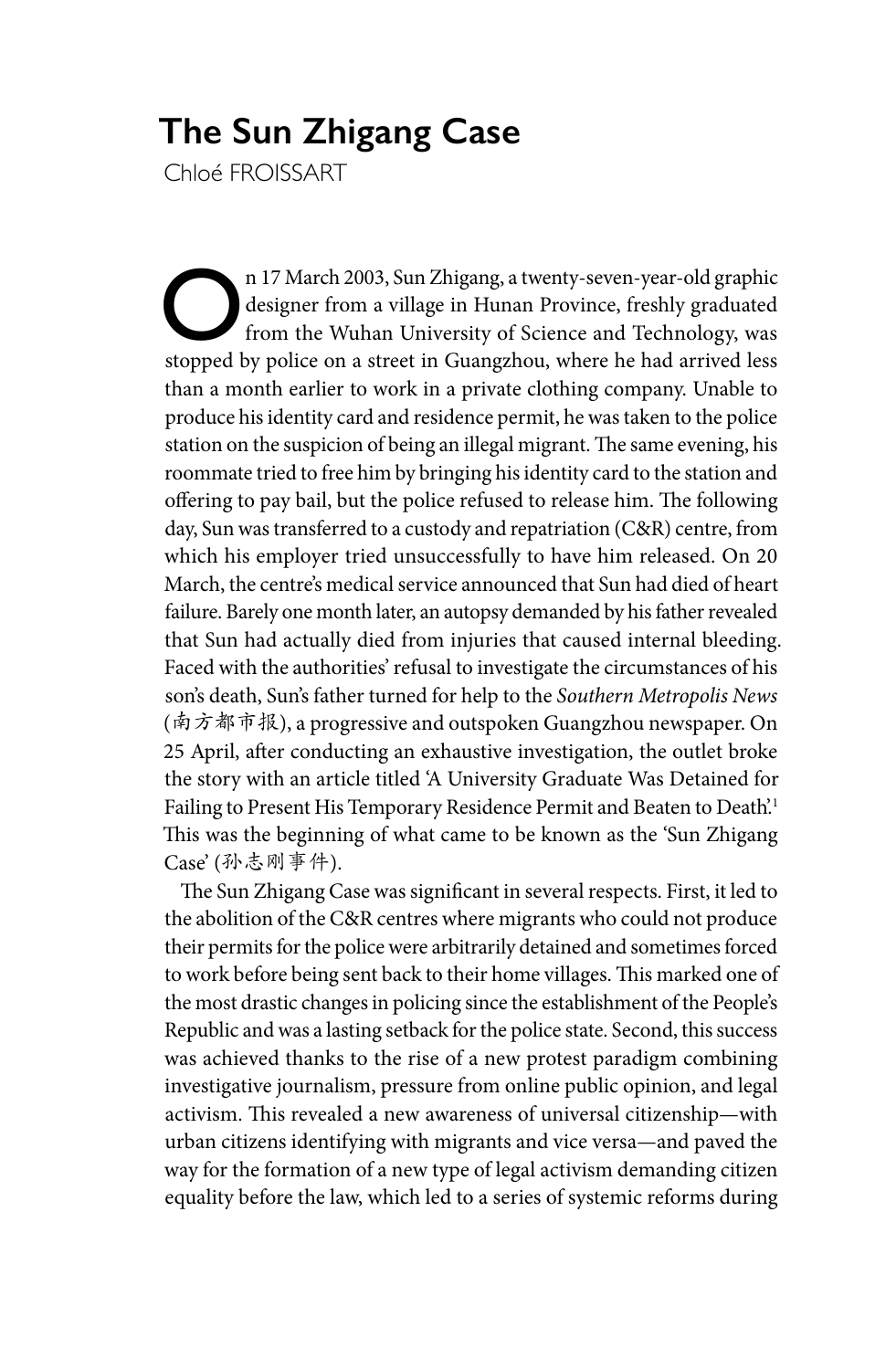the Hu Jintao–Wen Jiabao era. Finally, the case marked a milestone in efforts to achieve greater integration of migrant workers into the cities and their treatment as fully fledged citizens.

# Factors Leading to the Sun Zhigang Case

In the Sun Zhigang Case, a confluence of events and circumstances created conditions favourable to a positive outcome. The most important was the change in political leadership. Having replaced Jiang Zemin as General Secretary of the Chinese Communist Party (CCP) and President of the People's Republic of China (PRC) in October 2002, Hu Jintao and Wen Jiabao, who replaced Zhu Rongji as Premier in March 2003, were keen to establish a new style of governance that was more 'responsible to the people'. This approach aimed to counter the influence of the former leadership, who maintained important positions within the state.<sup>2</sup> The Hu– Wen administration wanted to stand out from its predecessors—whose government had been defined by all-out economic reforms with great human cost—by emphasising the rule of law, respect for the Constitution, and the reduction of social inequalities. On taking charge, the Hu–Wen administration was put to the test by the SARS (Severe Acute Respiratory Syndrome) crisis, in which lower-level officials were accused of having covered up the scale of the epidemic. The belated response to the epidemic, for which China was criticised internationally, led the regime to put greater emphasis on openness and transparency. The media was also given greater space for accurate and timely reporting.

Emphasising the building of a 'harmonious society' (和谐社会) over the 'efficiency-first' motto that had dominated under Jiang Zemin's rule, Hu and Wen launched a number of initiatives to assist marginalised groups. Migrant workers were the first beneficiaries. In January 2003, Document No. 1, which traditionally sets the political priorities for the year, acknowledged that China's industrialisation must necessarily go hand-in-hand with urbanisation and urged municipalities to work towards granting equal social and economic rights to migrants and urban residents. The document also called for severe punishment of any attack on the dignity of migrants and any violation of their personal rights. Local authorities, backed by the media, were encouraged to promote societal respect for migrants.3 The document marked a turning point in the management of migration and the perception of migrant workers, and paved the way for demands for equal treatment of citizens.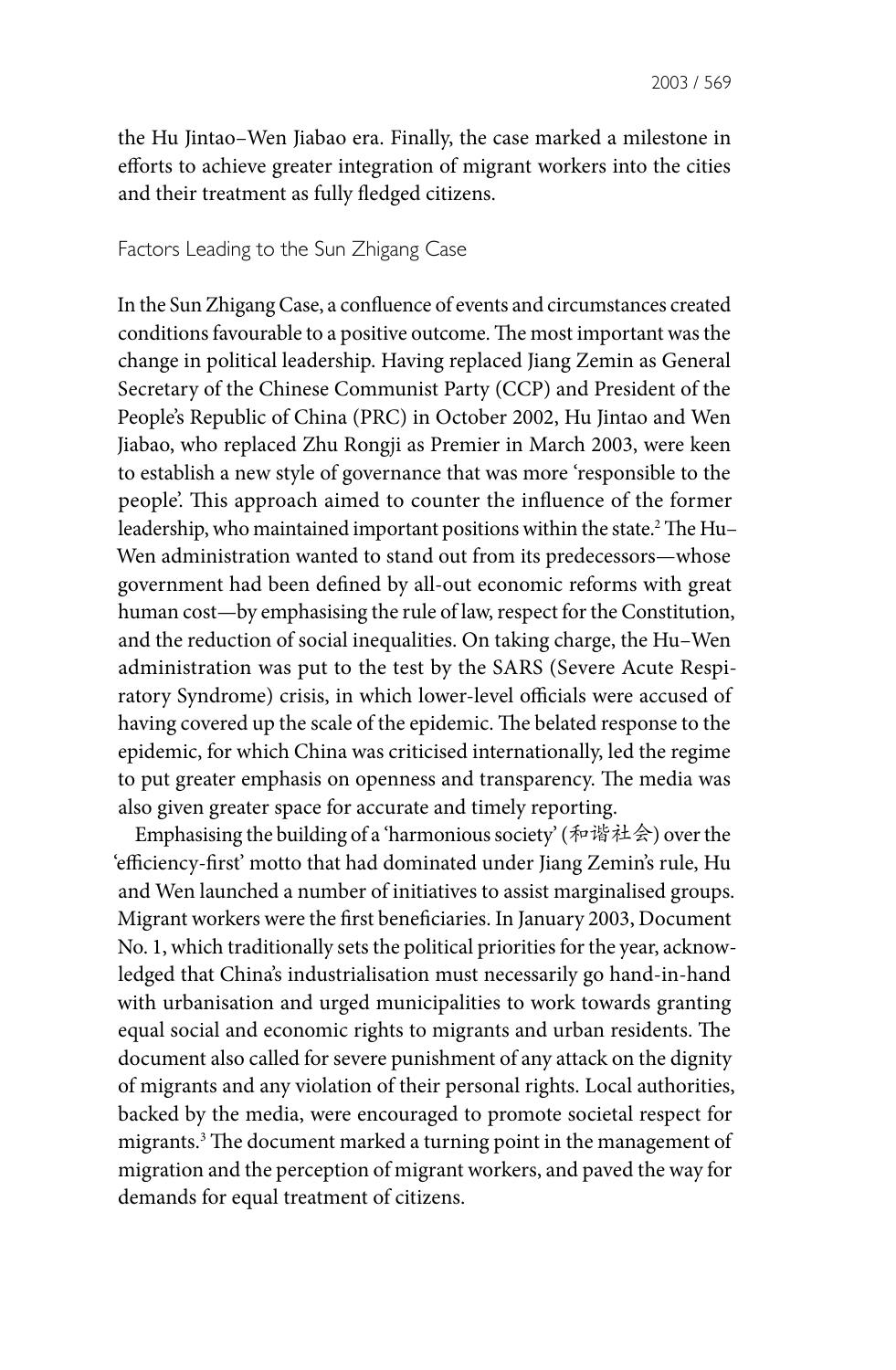Document No. 1 also stipulated the need to end the arrest and improper detention of migrant workers in C&R centres. During 2002, there was a flourishing of critical reports written by influential think tanks and well-known social scientists about how these centres had been diverted from their original social welfare purpose. Established in 1982, the C&R centres were originally intended to assist people in need, especially beggars and vagrants, and repatriate them to their place of residence, since the authorities in the localities where they had household registration ( $\dot{\mathcal{P}}$   $\Box$ , *hukou*) were responsible for their social care. However, municipalities increasingly used such places to control migration and 'maintain social order'. Together with the system of permits, which migrants had to navigate to live and work legally in the cities, and the 'Strike Hard' ( $\mathbb{P}$   $\uparrow$ T) campaigns carried out regularly by the police to rid cities of undocumented migrants, C&R centres had become part of a police-state apparatus that criminalised migration and migrants.

During this time, the All-China Women's Federation and the Communist Youth League also published migrants' testimonies denouncing the arbitrariness of police roundups and the appalling conditions of detention.4 Crammed in overcrowded cells, migrants were not properly fed, frequently physically abused, insulted, subjected to extortion, and forced to work to meet the costs of their stay and repatriation. In 2001, after the central government issued a circular urging municipalities to abolish all taxes levied on migrants, local governments compensated for the lost revenue by multiplying police checks and increasing detentions in C&R centres. Although the cost of permits decreased, the overall number of permits issued increased supposedly as a means for migrants to finance their use of urban facilities and compensate for the strain management of them put on city administrations.<sup>5</sup>

All the ingredients for an explosion were therefore present: a situation that was getting out of control, the political will of the central government to rein in the abuses of the municipalities, and an informed public. The only thing that was missing was the detonator: this was to be the Sun Zhigang Case.

### The Apex of Investigative Journalism

The Sun Zhigang Case gave birth to a new protest paradigm combining investigative journalism, the internet as a forum for public debate and a means of creating public pressure, and legal activism striving to tran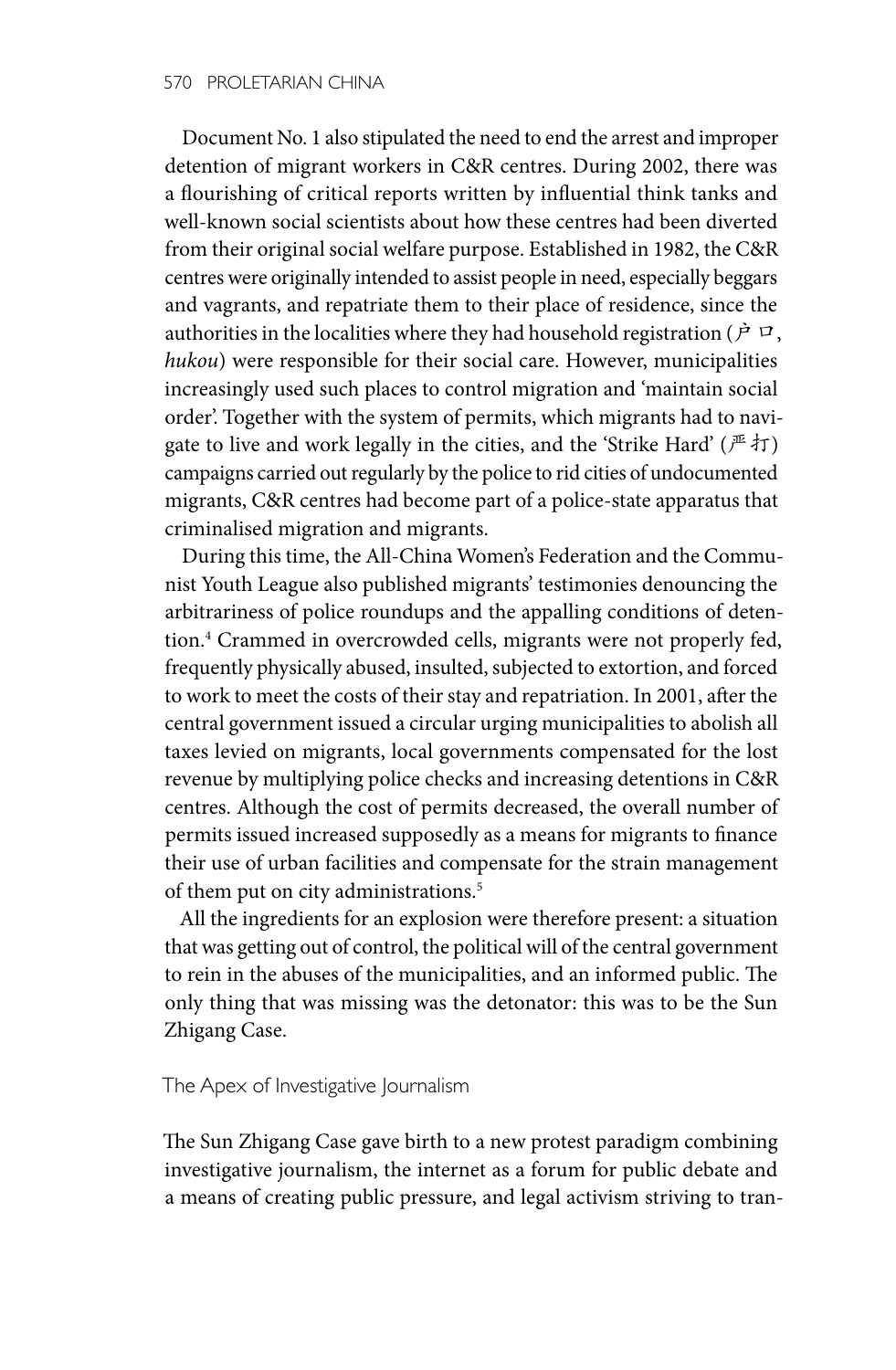sform the state's ideological discourse on the 'rule of law' into legal and institutional reality.6

By carrying out its own investigation, the *Southern Metropolis News* acted as a counterweight to the abuses of power by the Chinese Party-State, not only by providing independent information, but also by placing the case in the legal field at the outset. The newspaper's detailed report on the death of Sun made it clear, with reference to the C&R Regulations of Guangdong Province, that Sun's detention was illegal as long as he could produce his identification card and attest to having a home and a job. In other words, the mere fact of not being able to produce a temporary residence permit did not constitute sufficient reason for placement in a C&R centre. The report also raised concerns about a coverup. An aggressive editorial signed with the pseudonym 'The Master Said' (子曰) accompanying the report concluded that Sun clearly died after being beaten in custody, criticised local authorities for the death, and implored readers to recognise that the tragedy could have happened to anyone.<sup>7</sup>

The *Southern Metropolis News* thus played a fundamental role in first exposing the tragedy and then addressing the authorities and the public. Although the Guangdong Department of Propaganda tried to prevent local newspapers from publishing further reports on the case, soon other media took up the story. The article was reprinted the same day by another Guangzhou daily newspaper and, in the following days, *Xinhua*, the *People's Daily*, and other major state-run media outlets quickly highlighted the story in their headlines and on their very popular websites.<sup>8</sup> The case then took on a national dimension.

#### The Power of the Internet

This case revealed the crucial role played by the internet as a site for public debate and a means of putting pressure on authorities. As reported by media scholar Xiao Qiang, 'two hours after being posted on China's largest news portal, sina.com, this news item generated 4,000 comments from readers. Almost immediately, the case was being discussed throughout Chinese cyberspace, from official sites to personal Web logs and e-mail groups.'9 Commentary on the case included not only expressions of outrage over Sun's death and demands for punishment, but also broader complaints about the C&R system and pervasive abuses by law enforcement officials. Online reactions mixed moral judgements with legal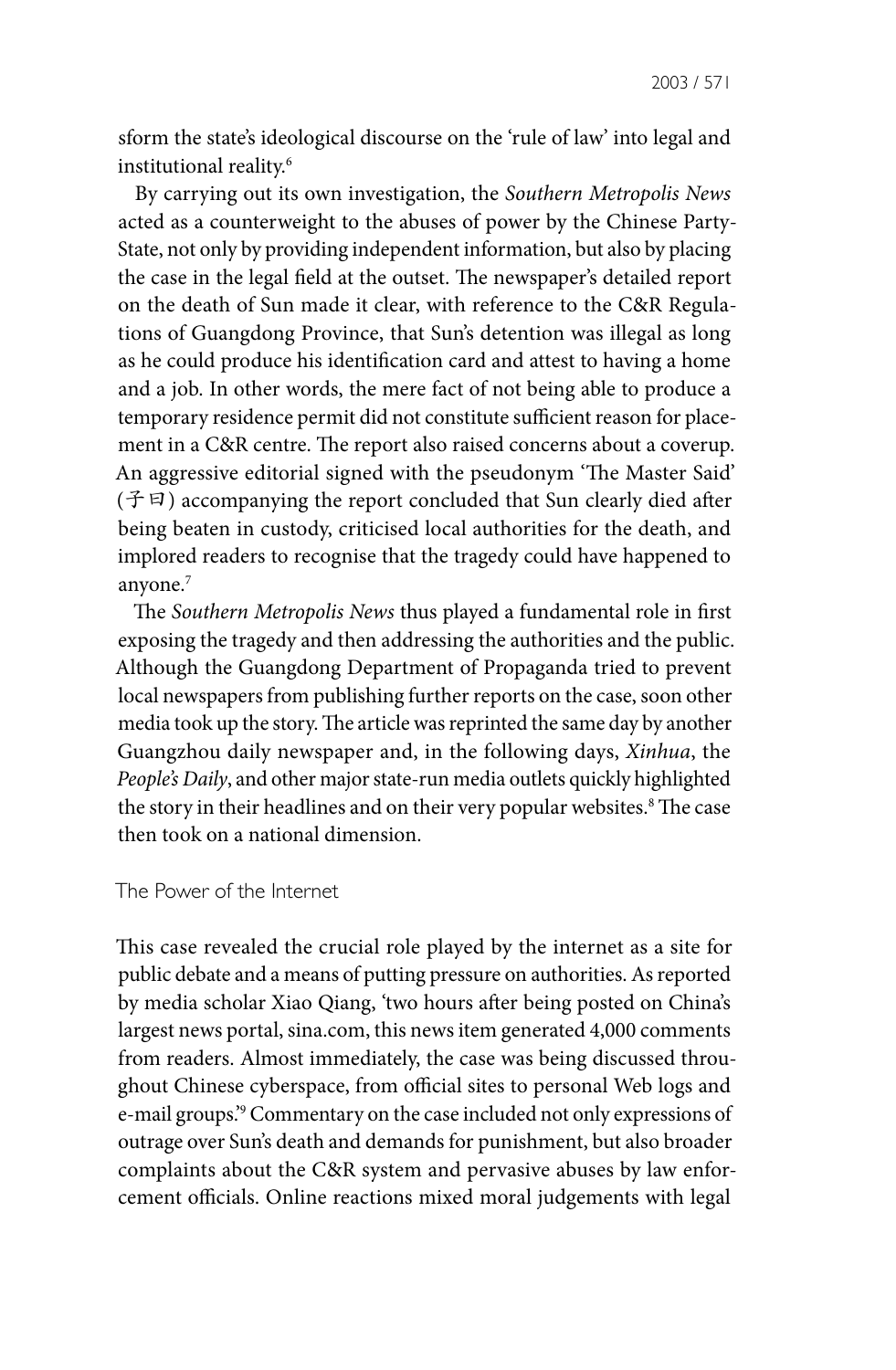statements referring to the Constitution. The main themes touched on were the need to respect human life and protect citizens from the arbitrariness of power.<sup>10</sup>

However, the complaints did not call the regime into question but rather asked for the Party-State to find solutions and implement measures to guarantee the rights of citizens. These criticisms fell within the framework of the Party's legalistic discourse, which was, moreover, the precondition for their effectiveness. There is no doubt though that the scale and content of the protests expressed on the internet went beyond the limits set by the authorities. Although internet censorship prevents us from speaking of a 'public sphere' in the normative sense of the term, the internet appeared as a space for interaction where individuals could express themselves, exchange opinions, and make critical judgements, as long as the leading role of the Party was not called into question. In short, a 'public' came into being by exerting pressure on the authorities and attempting to influence public policy.

The question is: why did the news of Sun Zhigang's death arouse such public indignation when the press had already revealed many cases of migrants who died in C&R centres due to physical abuse? The answer can be found in the widespread identification with Sun, which was the real force driving this mobilisation.<sup>11</sup> The fact that the media focused on Sun as a university graduate and a skilled employee of a private company was instrumental in allowing a large urban audience to identify with this rural migrant. Ai Xiaoming, a professor at Sun Yatsen University in Guangzhou and one of the first Chinese intellectuals to publicly comment on this case, summed it up well: 'It could have happened to my son, to one of my students or to anyone.<sup>'12</sup> At the same time, the case was an important step in making migrant workers aware of their citizenship status and helped them challenge their identity as mere 'peasants'. In the words of one migrant worker in Guangzhou: 'We are all Chinese and Chinese people beat another Chinese to death.'13 The Sun Zhigang Case thus marked a rising awareness of universal citizenship beyond the division between urban and rural status.14

# Legal Mobilisation

On 14 May 2003, three young legal scholars in Beijing named Xu Zhiyong, Teng Biao, and Yu Jiang submitted a petition to the National People's Congress (NPC) challenging the legality and constitutionality of the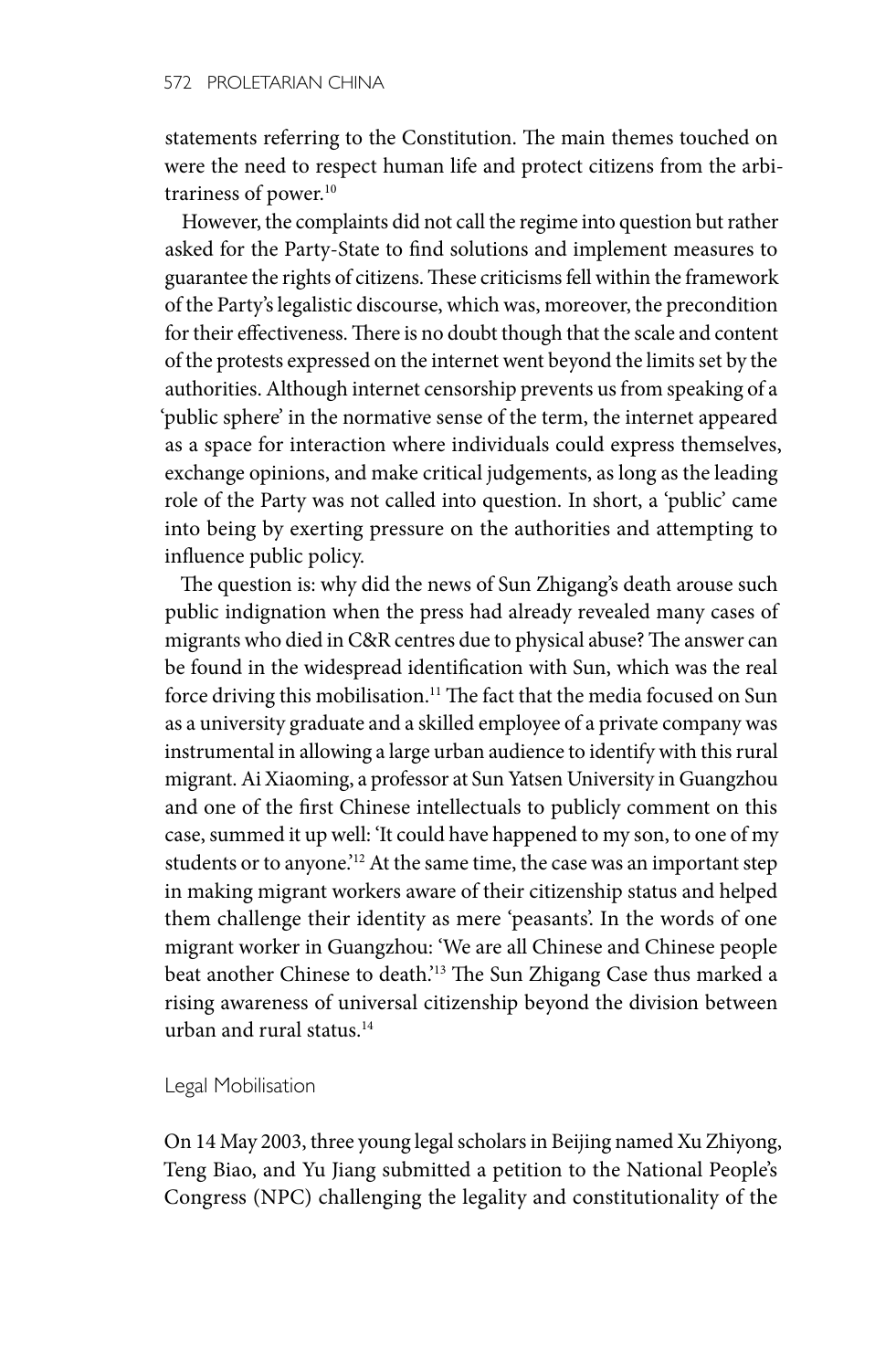C&R Measures promulgated by the State Council in 1982 and calling for their repeal. They addressed their request as 'citizens of the People's Republic of China' and relied on the Law on Legislation of 2000, which gave the right to any court and to any Chinese citizen to propose the repeal of unconstitutional laws. In an interview with *The New York Times*, Xu Zhiyong explained that the ultimate goal of the process was to clarify who in China had the right to interpret the law.15

Ultimately, the authors of the petition wished to see the establishment of an independent constitutional court separate from the NPC, whose standing committee—rather than the judiciary—had the power to invalidate laws and regulations that conflicted with the Constitution. This purely legalistic approach, which pursued a 'change from within', had a truly revolutionary scope, which Xu distinguished from the strategy of the Tiananmen demonstrators in 1989: 'I have respect for those who raised human rights issues in the past, but now we hope to work in a constructive way within the space afforded by the legal system. Concrete but gradual change—I think that's what most Chinese people want.'16 Less than a week after this first petition was addressed to the NPC, a second was written by five well-known jurists from Beijing University calling for the creation of a special commission to inquire into the death of Sun Zhigang and to explore possible reforms of the C&R system. The petition initiated a debate on the history of the C&R centres, their primary purpose, and the ways in which they had facilitated abuse. Both petitions were supported by the media and collected hundreds of signatures online, where they were widely commented on.

Such mobilisation would not have been possible if the Party had not reiterated its wish to promote the rule of law and had not provided the legal means through which this new form of contestation was conducted. As a struggle for 'the right to defend and assert all citizen rights on the basis of equality and by fair legal procedure', the Sun Zhigang Case revealed the assertion of Chinese civic citizenship in both conscience and deed.<sup>17</sup>

### A Half-Victory

In May, central government leaders took steps to address the public outcry over Sun's death. They ordered Guangdong authorities to conduct a thorough investigation. It revealed that guards at the clinic attached to the C&R centre, annoyed by Sun's insubordination, had forced eight detainees to beat him up as punishment. The trial led to the conviction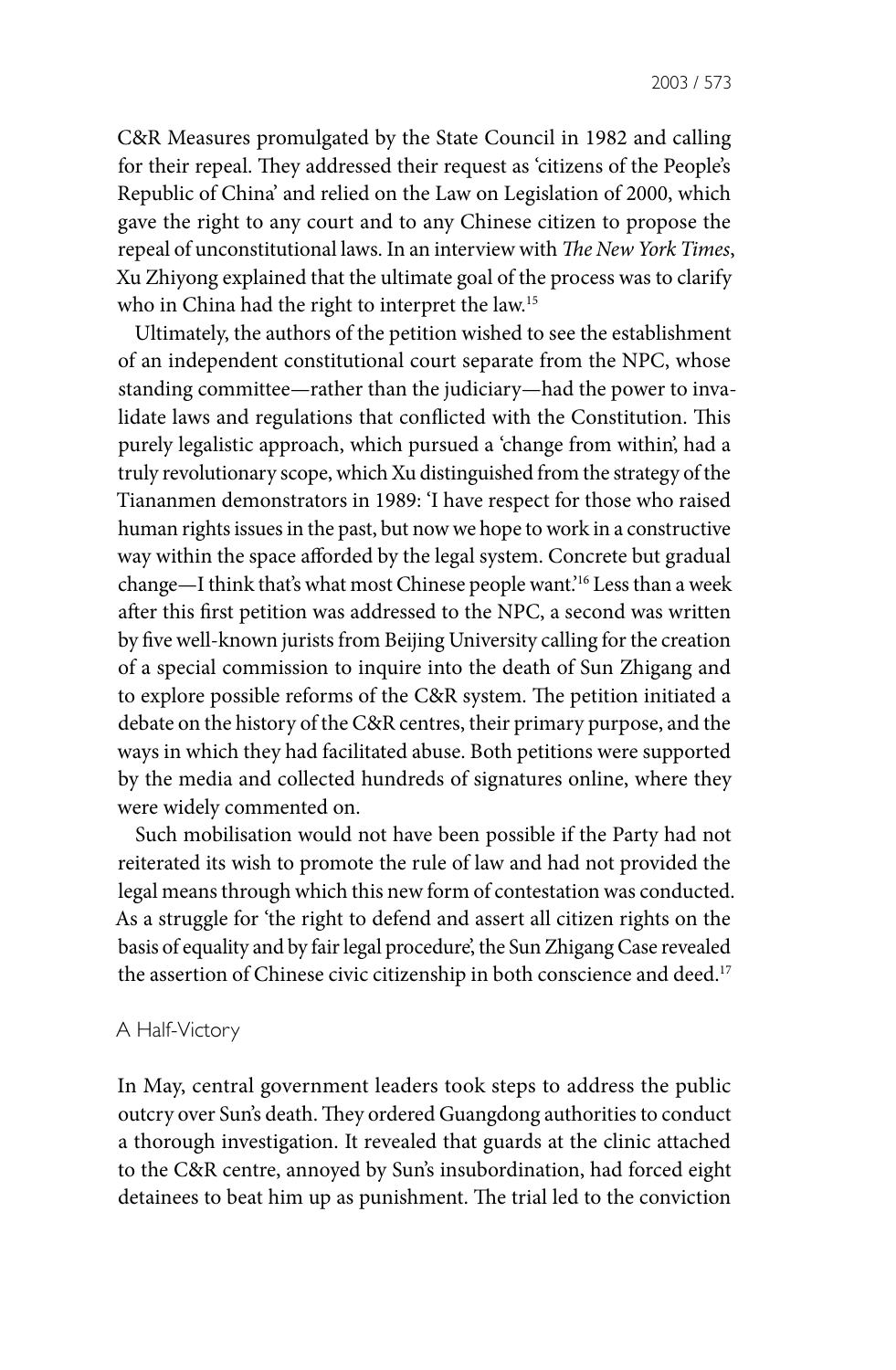of twelve defendants charged with beating or inciting the beating of Sun Zhigang, with sentences ranging from three years' imprisonment to death. In separate trials, an additional six public security officers were convicted of dereliction of duty and sentenced to prison terms ranging from two to three years. Twenty-three other officials received administrative punishments. The harsh sanctions, the swiftness of the investigation, and the trials were not enough, however, to quell concerns about a coverup. Nor did the convictions put an end to public complaints about law enforcement abuses, the treatment of migrants, and the legality of the C&R system.18

On 18 June, Premier Wen called a special meeting of the State Council, during which he declared that the 1982 C&R Measures were no longer adequate for the current situation, resulting from the new forms of migration that had developed over the previous twenty years, and announced their repeal. On 22 June, the State Council published new measures to replace the C&R centres with social aid centres, which were placed under the direction of the Ministry of Civil Affairs and its local bureaus instead of the Ministry of Public Security. This was a fundamental change, which emphasised that these centres no longer aimed to maintain public order and limit migration. The implementation of the measures was set for 1 August 2003.19

On 21 July, the Ministry of Civil Affairs published an implementation decree confirming that the new centres were intended only for beggars and vagrants who could not afford to support themselves—especially children, the elderly, and the disabled without housing or resources. According to the new rules, people had to be informed of the assistance they could receive in these centres and be 'guided' there, but they could not be forced to attend or stay there (except for minors and people who were incapacitated in some way). The assistance was temporary and could not 'generally' exceed ten days, at the end of which the centre had to organise the care of the person by their relatives, work unit, or the authorities in their place of residence, financing their repatriation if necessary. The decree prohibited the staff of the centres from asking for payments from their charges and their relatives. It also banned organising, 'under any pretext whatsoever', production activities within the premises. In short, the new measures put much more emphasis on the centres as a form of social service and on the rights of the people who were to be accommodated there.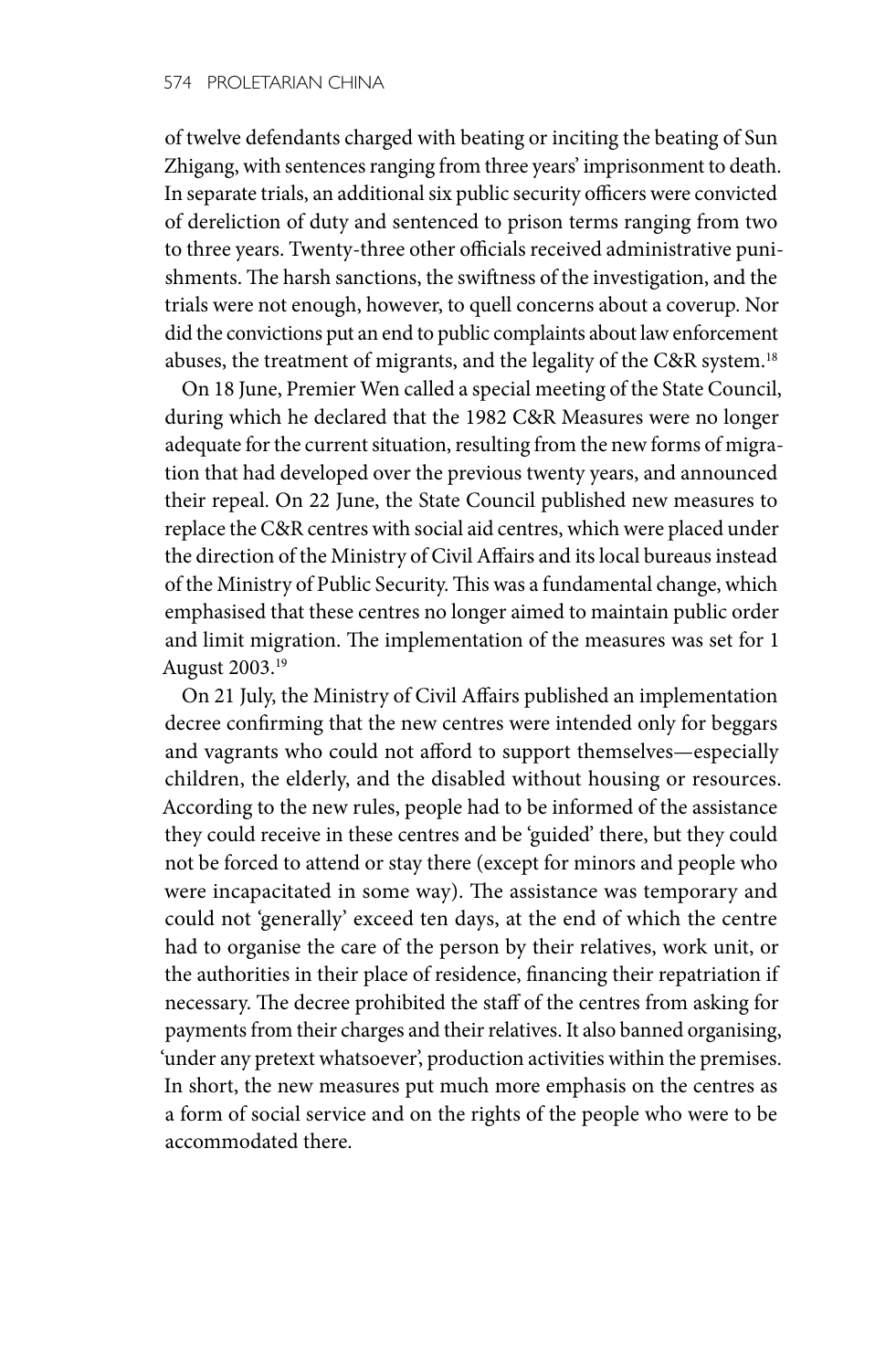The measures were accompanied by a real political will to implement them. From the date the measures were issued, China's largest cities announced the conversion of C&R centres into social assistance centres.<sup>20</sup> However, by calling a special meeting of the State Council, the premier had bypassed the NPC, which had no opportunity to adjudicate on the legality and constitutionality of the measures as demanded by the three jurists who had lodged the petition. Contrary to the wishes of the jurists, the interpretation of the law remained in the hands of the Party-State (and subject to the decision of one man, in the person of the then premier). The reform thus remained strictly legal and not political, but even in the legal field it remained quite limited. One of the main points made by the jurists in their petition was that, according to the Law on Legislation, coercive measures and penalties involving the deprivation of personal freedom of citizens should be addressed through the law and not by administrative regulation. Had the NPC ruled in accordance with the Law on Legislation, it would have created a precedent, threatening state regulations relating to other forms of administrative detention, such as reeducation through labour. Moreover, had the NPC accepted the arguments on personal freedom, citizens could have used this precedent to challenge the *hukou* system and other administrative control mechanisms.<sup>21</sup>

Premier Wen's handling of the petition of the three jurists avoided a domino effect while giving a timely response to the public outcry, which in turn bolstered the new leadership's legitimacy. The Sun Zhigang Case became an opportunity for the central government to reaffirm its authority over the municipalities and to put an end to practices that were increasingly perceived negatively by the population, and which threatened social order. Nevertheless, by imprisoning several *Southern Metropolis News* journalists, the government of the Guangzhou municipality gave a clear signal that the experience should not be repeated. The editor-inchief of the newspaper, Chen Yizhong, and two of his colleagues were sentenced to five-month prison terms on unfounded corruption charges. In addition, Chen was dismissed from his post and expelled from the Communist Party in October 2004. He has since been prevented from practising as a journalist.<sup>22</sup> Altogether, this reform illustrates well the definition of the 'rule of law' coined by the government: an adaptation of the system in small touches with the aim of making it more efficient and more legitimate to better maintain it.